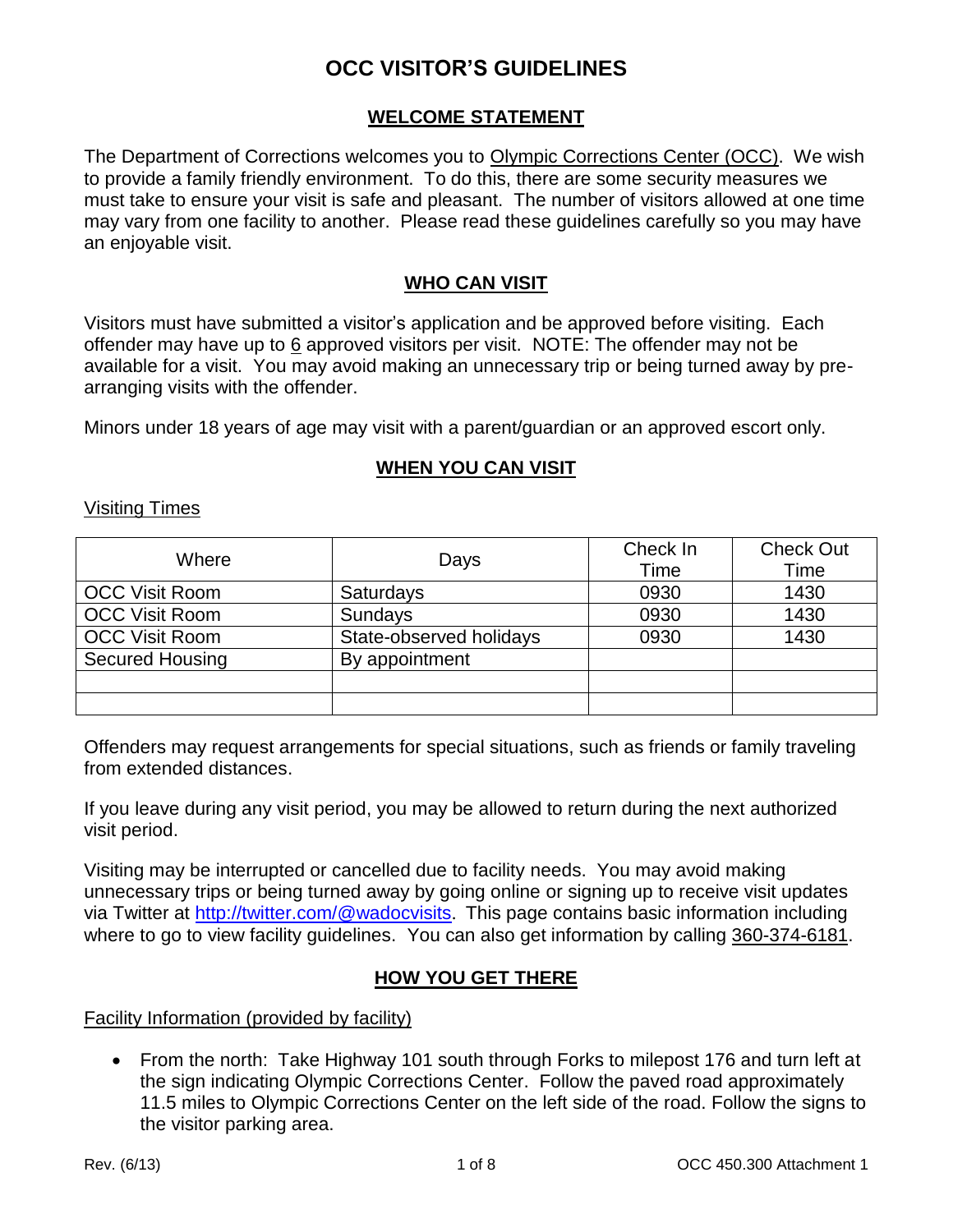- From the south: From Olympia take Highway 101 to Aberdeen/Ocean Beaches and follow Highway 8 through Elma and Montesano to Aberdeen. Follow signs through Aberdeen to Hoquiam (Highway 101). Continue on Highway 101 north to milepost 147and turn right at sign indicating Olympic Corrections Center. Follow the paved road approximately 18 miles to Olympic Corrections Center on the right side of the road. NOTE: This route is not maintained during the winter months when it is snowing. If weather conditions on Highway 101 include snow, it would be advisable to continue north on Highway 101 through the Olympic National Park (Kalaloch) to milepost 176 and turn right. At milepost 176, follow the directions outlined above from the north route
- If additional assistance is needed, please call 360-374-6181
- Persons with disabilities may make arrangements with visit employees to be dropped off at the Visit Room entrance.

### **WHAT TO DO WHEN YOU ARRIVE**

### Vehicles/Parking

The speed limit on facility grounds is 15 mph. Thank you for not speeding.

Vehicles must be secured. The Department will not be liable for lost or stolen property.

Persons not visiting may not wait in vehicles or on facility grounds.

Pets are not permitted to wait in vehicles or on facility grounds.

#### Visitor Check-In

You are welcome to arrive 15 minutes before visits. Please check in at the visitor entrance.

Follow "Visitor" signs in the parking lot that point towards the OCC Visit Room. If a visitor is being dropped off, drivers should wait until the visitor notifies the driver that s/he is cleared to enter.

Please inform visit employees in advance if you intend to share difficult news during your visit. Visit personnel will attempt to make a suitable seating arrangement for the visit.

#### **Identification**

If you are 18 years of age and older, you must present current photo identification (e.g., driver's license or state ID card, passport, military or government identification, tribal identification, alien registration). Other forms of identification may be authorized by the Superintendent/designee. Expired or non-photo identification will not be accepted unless the Superintendent/designee approves in exceptional situations (e.g., the identification is recently expired, and the visitor is known to visit personnel).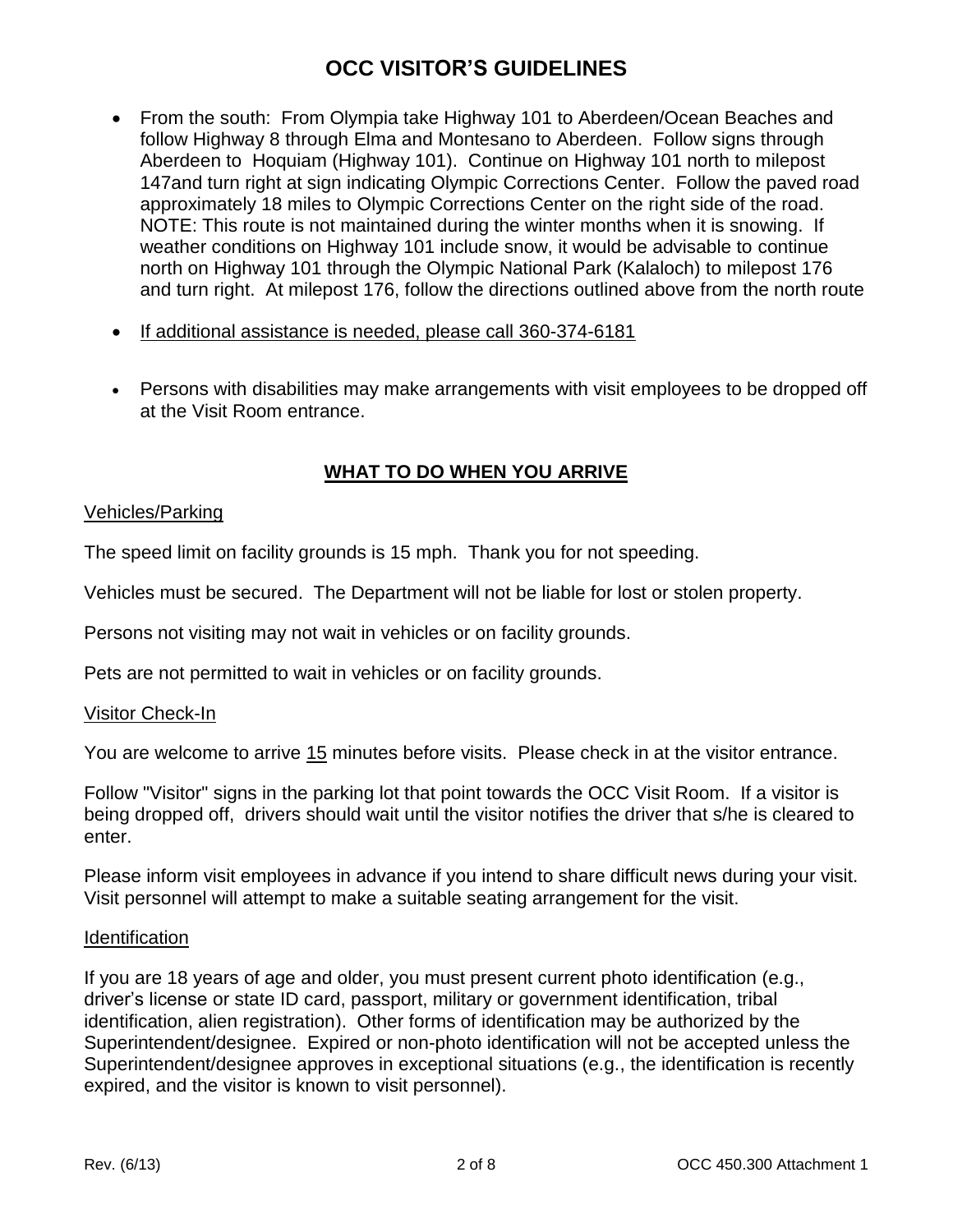### **Searches**

You will be required to sign a search permission form before visiting. Pat, vehicle, personal property, and/or canine searches may be conducted. Please read [DOC 420.340](http://www.doc.wa.gov/policies/showFile.aspx?name=420340) Searching [and Detaining Facility Visitors](http://www.doc.wa.gov/policies/showFile.aspx?name=420340) before your first visit.

You may bring the following items in a clear plastic coin purse or plastic bag:

- Money (for cash vending machines) At facilities where cash is required for vending machine purchases, you will be allowed \$20.00 in change or bills in denominations of \$5.00 or less. You may also bring an additional \$20.00 for the offender.
- Keys Drivers may keep one car key and/or remote on a single ring key chain. The keys will be secured in lockers provided by the facility.
- Identification You may be allowed to have one form of identification with you in the visiting area.
- Medical You are allowed medications or medical equipment that is needed during the visiting period, if you provide proof of prescription of medically authorized need. Prescription medication must be in the original container and only in the limited amount needed during the visit. The original container must list your name and the names of the medication, pharmacy, and prescribing physician. During your visit, your medication will be stored in a locker provided by the facility. If you cannot clear screening due to a medical device/condition, additional search will be required.
- Small comb or brush.
- Two pair of eyeglasses, including one pair of reading glasses, or non-reflective sunglasses for facilities allowing outside visits.

### Items for Infants (birth-18 months) and Toddlers (18-36 months)

Infant and toddler items must be stored in a clear plastic bag or container. The following items are allowed:

- Two clear empty plastic bottles that can be filled with water, juice, milk, or formula.
- One plastic Tupperware type child's cup with lid.
- Two unopened plastic containers of baby/snack food in their original packaging with one plastic baby spoon.
- Two bibs.
- Two pacifiers or teething objects.
- One non-quilted child's blanket.
- One change of baby clothing.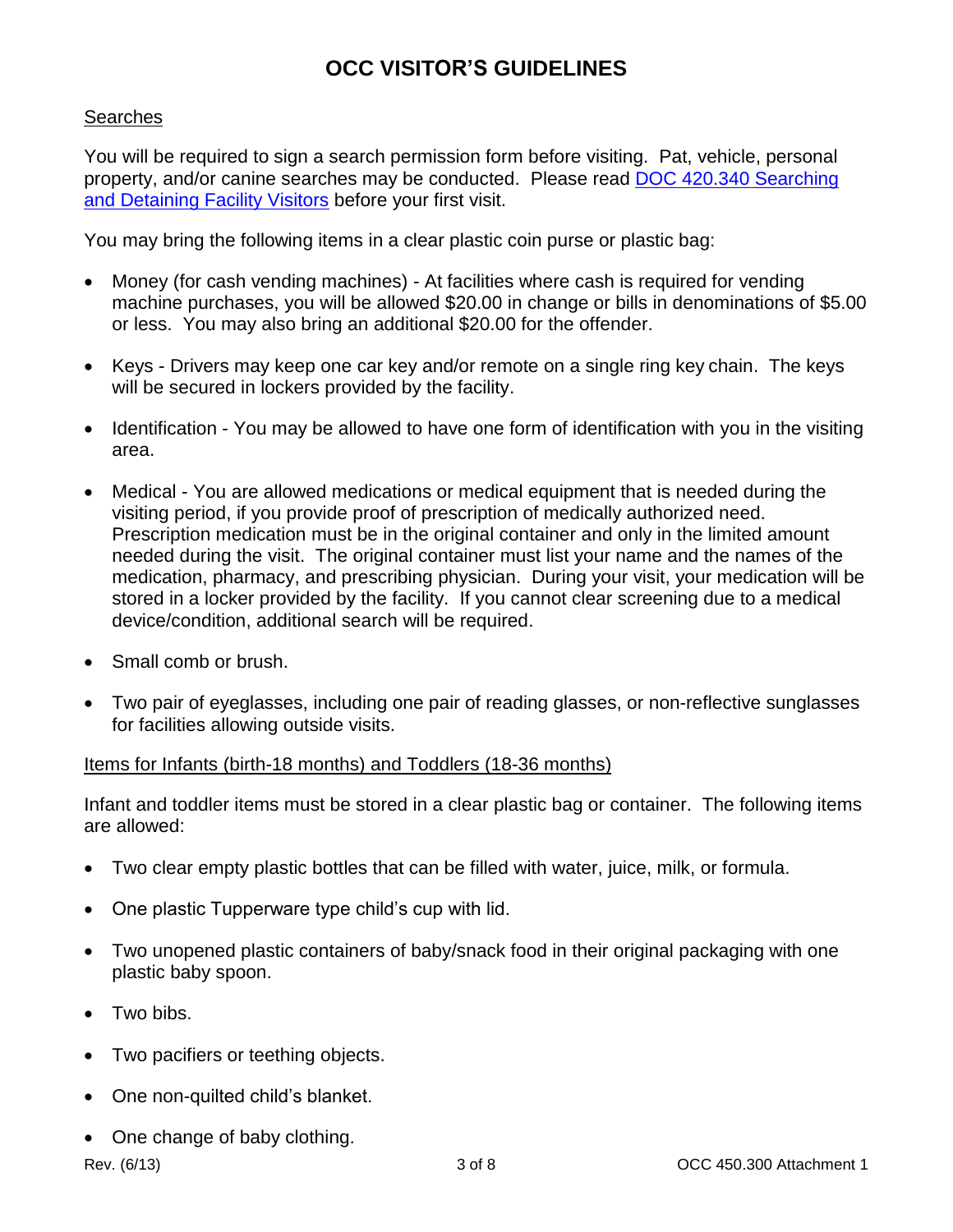- One disposable diaper per hour of visit.
- Baby wipes that have been transferred to a zip lock plastic bag before the visit.

### Service Animals

Service animals must meet the requirements of the Americans with Disabilities Act. The animal's owner/escort is responsible for the animal, including:

- Service animals may not interact with offenders or other visitors.
- Cleanup of waste and disposal in the following area(s): Waste will be disposed of in a trash can identified by Visit Officers.
- Ensuring the animal remains under their control at all times.
- The animal is on a leash at all times.

### **OVERCROWDING IN THE VISIT ROOM**

When the visit room reaches maximum capacity, the following practice will be implemented to allow as many visitors as possible the opportunity to visit:

- Visit personnel will maintain a log of visitors entering the visit room and the time that they arrive.
- After you have been in the visit room for 2 hours, you may be instructed to leave the visit room to allow another visitor(s) to enter. Visit personnel will ask for volunteers before ending any visits.
	- In limited circumstances, an offender and his/her visitor(s) may not have their visit ended (e.g., visitors who have traveled over 300 miles, rely on specialized public transportation, etc.).
- If an offender has already had a visitor(s), additional visits may not be allowed for that day.

When the visit room drops below maximum capacity, these limitations will be suspended.

### **CLOTHING STANDARDS**

Dress standards are necessary to ensure the safety and security of visitors and offenders and to promote a positive environment. You should wear clothing that is conservative in nature in order to maintain a respectful visiting environment and ensure processing time is kept to a minimum. The Visit Sergeant/designee will make the final determination regarding the appropriateness of any clothing, footwear, or accessories.

You must wear appropriate clothing. To ensure the safety of all individuals if an emergency arises, clothing that resembles state issued offender clothing (e.g., red shirts, khaki pants, gray sweatpants and sweatshirts) or Department uniforms is not allowed.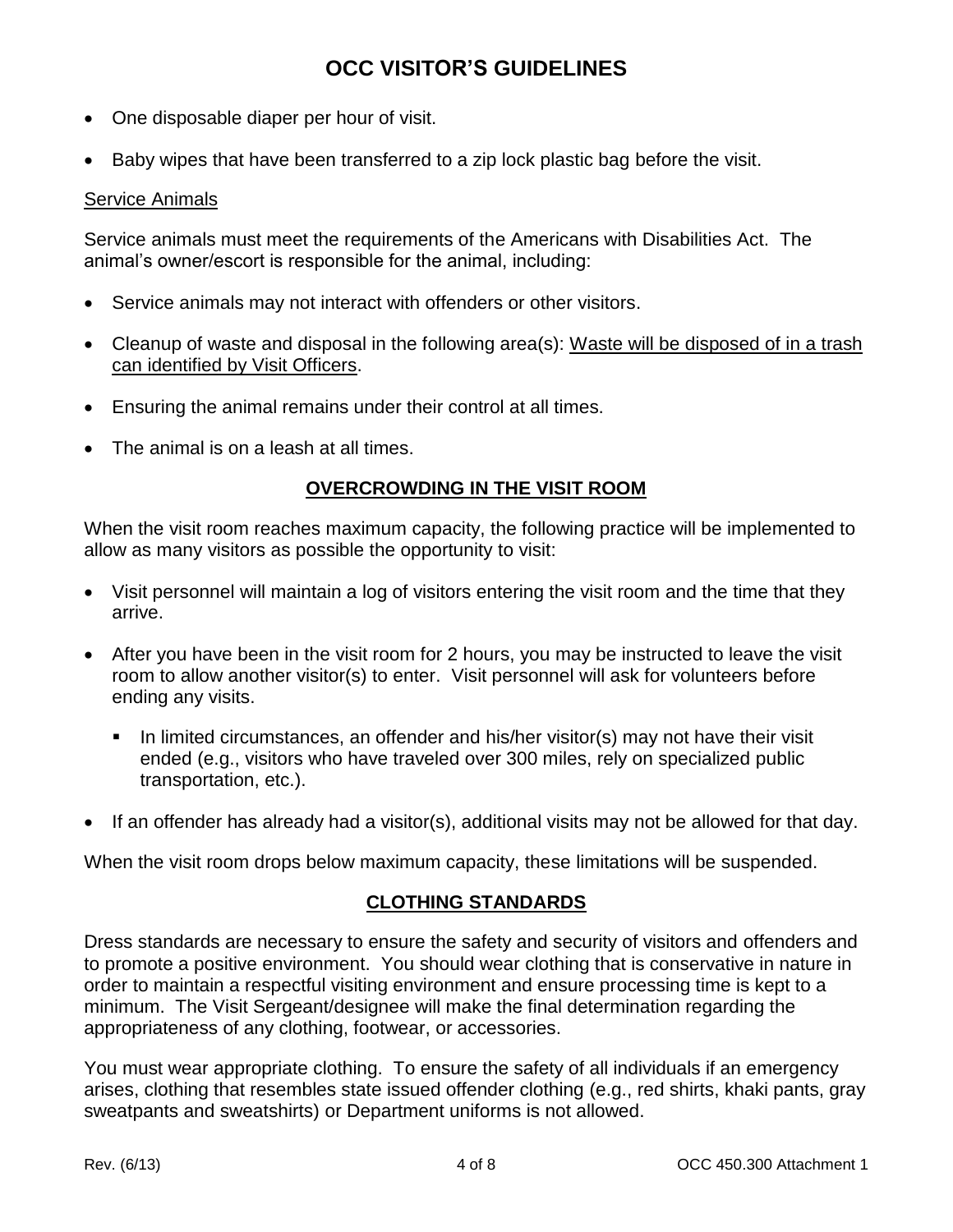### **The following guidelines apply to visitors 8 years of age and older:**

- Clothing should be free of reference to obscenity, alcohol, drugs, gang references, violence, or sex in any form.
- Buttons or closures should be fastened to the degree necessary to provide proper coverage.
- All clothing must be clean and in good repair, free of holes, rips, or tears. A rip that does not show skin is acceptable.
- Undergarments must be worn, to include bras and panties for females, and briefs or boxers for males. Underwire bras are permitted, but may require additional search.
- Clothing will not reveal breasts or expose undergarments, cleavage, stomach/midriff, or bare chest or back, including when arms are raised.
- Camouflage, bibbed attire, and pants with multiple side pockets may not be worn. While camisoles or light layering of T-shirts/sweaters is allowed, excessive layering that could conceal contraband are not allowed.
- Outer garment shirts must have sleeves.
- Sweaters, blazers, and sweatshirts are permitted.
- Hooded clothing is not allowed.
- Shorts must not fall more than 3 inches above the middle of the kneecap when standing. This standard also applies to women's dresses, skirts, capris, skorts, and slits in clothing.
- You may be prohibited from bringing hooded or heavy, parka style coats into the visit room. The placement of these items will be in a locker provided by the facility.
- Shoes, sandals, flip flops, and boots must be in good repair, free of holes, rips, or tears. Quilted, fur lined, or steel toed footwear is not allowed. High heels must be no more than 3 inches high from the heel of the visitor's foot to the ground.
- Accessories
	- The following items are permitted:
		- o No more than 3 rings.
		- o One necklace.
		- o One bracelet.
		- o One watch. Watches that contain other devices (e.g., cell phones, calculators, flash drives, etc.) are not allowed.
	- Metal jewelry or accessories will need to pass the electronic detector and/or be searchable by hand, which may increase your processing time. Jewelry that hides other items (e.g., broaches, lockets, pins) or jewelry that looks like a key is not allowed.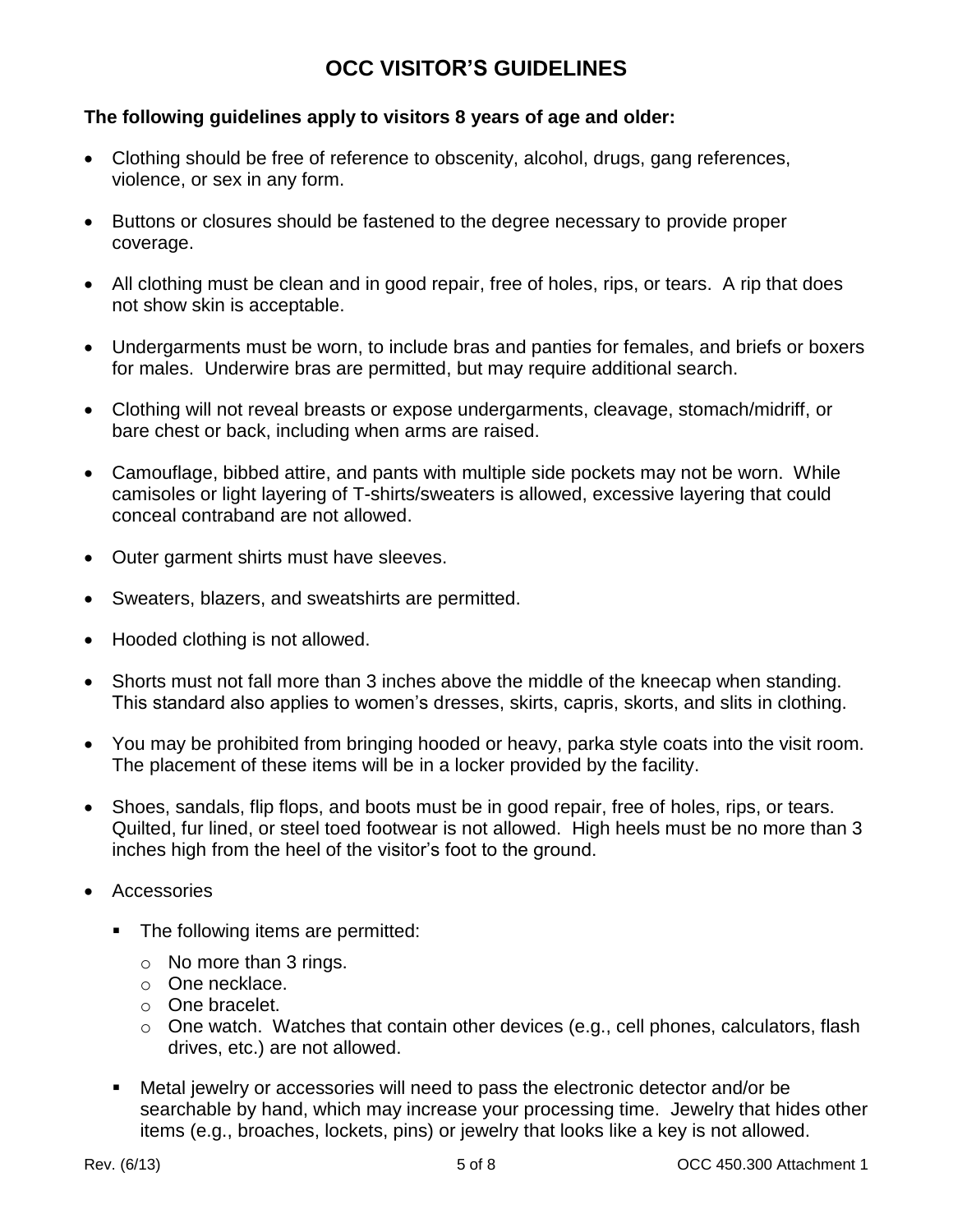- Scarves, neck ties, hats, and gloves are not allowed.
- Belts are allowed, except money belts and belts with compartments or removable parts.
- Religious and medically necessary head coverings are allowed, but are subject to search. Searches will be conducted in a private area by a person of the same gender.

Children must wear clothing that will not reveal underwear when they crawl, spin, etc. Shorts under dresses may be appropriate.

### **CONDUCT DURING VISITS**

The Department intends to maintain visiting programs which help offenders preserve positive ties with family and friends. Cooperation by all participants is encouraged. Please be respectful, courteous, and follow all instructions given by facility employees. The following visit room guidelines will help to ensure that visits are a pleasant experience for all participants.

### **The following is not allowed:**

- Any criminal activity
- Weapons or objects that present danger of any kind
- Visitors that have consumed alcohol and/or any illegal substance
- Contraband not allowed on:
	- The premises, including alcohol, tobacco, and illegal drugs, or
	- **•** Your person, including gum
- Any disturbance or the creation of emergency situations within the facility
- Any conduct/behavior that threatens the health and safety of any visitor, offender, or others

### **General Guidelines:**

- A brief hug and kiss (i.e., 4-5 seconds in length) are permitted at the beginning and conclusion of visits. During the visit, the only physical contact allowed between offenders and adult visitors is holding hands with hands in plain view. As visiting areas are family friendly environments, caressing of any kind will not be allowed.
	- In addition to brief, appropriate contact at the beginning and conclusion of each visit, an offender may have physical contact with his/her minor visitor(s) 8 years of age and under in a manner that respects the child's feelings and physical boundaries.
		- $\circ$  The child may sit on the offender's lap.
		- o The offender may show affection toward the child (i.e., hugs or kisses).
		- $\circ$  Visit personnel will monitor the child for signs of disengagement (e.g., pulling away, crying, screaming, etc.) and will, if appropriate, instruct the offender to discontinue the physical contact or return the child to the guardian/escort.
	- The Superintendent/designee may establish additional requirements for an individual offender/visitor.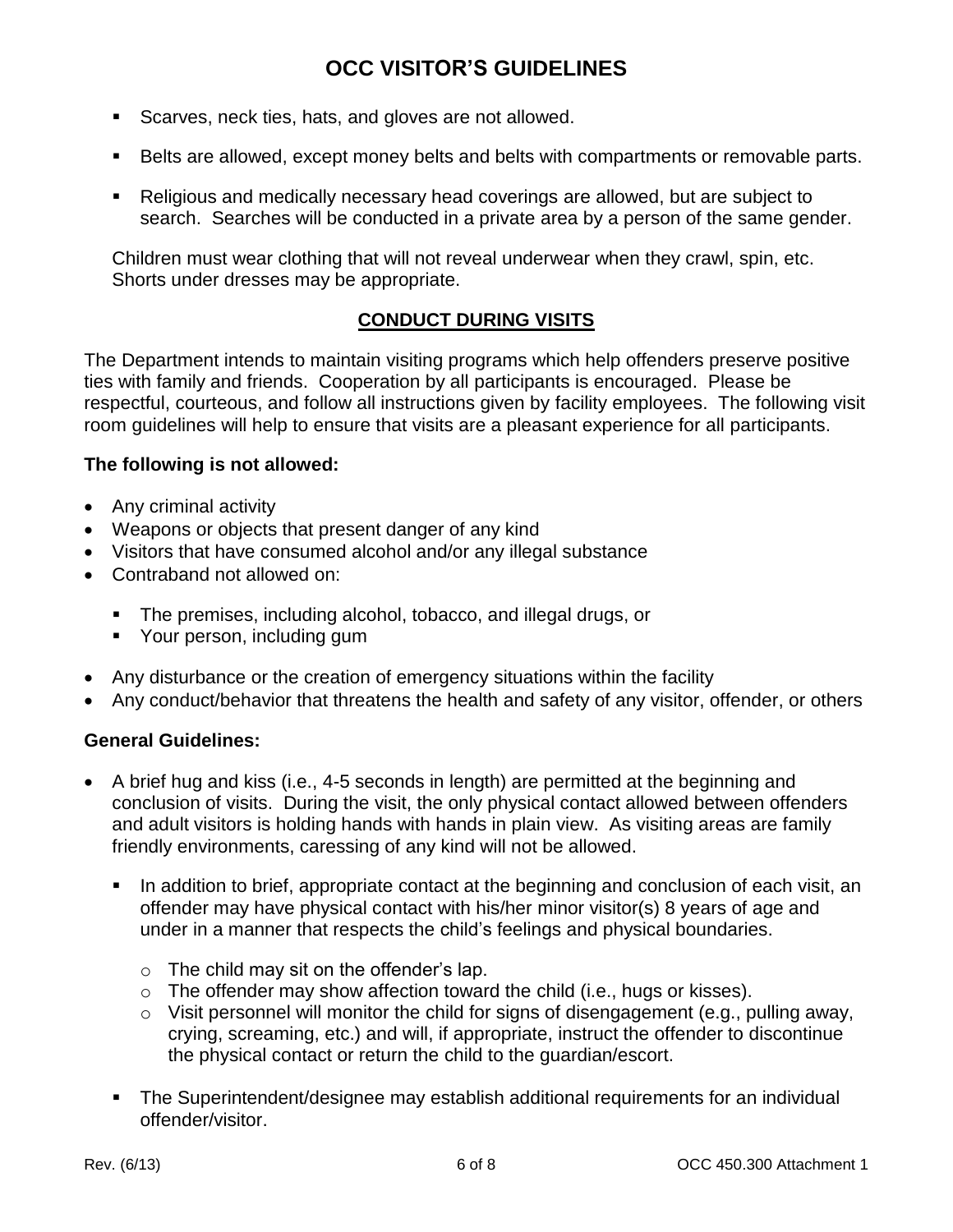- Visitors that cause significant concern during their visit may be suspended from visiting privileges.
- Visits may become emotional at times. If visit personnel observe this, they may check in with you.
- Conversations should remain quiet, without harsh language or swearing, encouraging pleasant and caring family interaction. Please avoid loud, excessively emotional, or disruptive behavior.
- Visit areas are provided for all visitors. Please use furnishings for their intended use.
- Because time is limited, the focus and interaction must remain between the offender and his/her own visitors and family. Conversations with other offenders and/or their visitors are not allowed with the exception of very brief (i.e., one or two word) courteous statements (e.g., hello, please, thank you, etc.).
- During visitation, money will be used for vending machine purchases by visitors. Once opened, purchased food items must be removed from their packaging and placed on a plate or napkin. Any unopened items may be taken home by the visitor. Visitors will take all unspent money and vending machine debit cards with them when they leave.
- If restrooms are located outside the visit room, visitors may be subject to additional search.
- Please put away all items used during visits (e.g., games, toys, books).
- Please throw trash and recyclables in provided containers at the end of your visit.

### **General Supervision of Children:**

- Children must be under direct supervision and within sight of the visiting parent or guardian/ escort at all times. Children should remain at the table or in authorized play or break areas at all times. Roughhousing and horseplay will be stopped immediately by the visiting minor's escort.
- The offender may supervise a child(ren) while the adult visitor uses the restroom or the vending machine, provided there is no restriction prohibiting the offender from being alone with the child(ren).
- For health and safety purposes, children under age 5 must have an adult escort them when they use the restroom. While an adult visitor escorts the child to the restroom, the offender may supervise remaining children, provided there is no restriction prohibiting the offender from being alone with the child(ren).
- Verbal corrections and time-outs are the only allowable forms of discipline during visits. Department employees are required by law to report suspected child abuse and neglect.